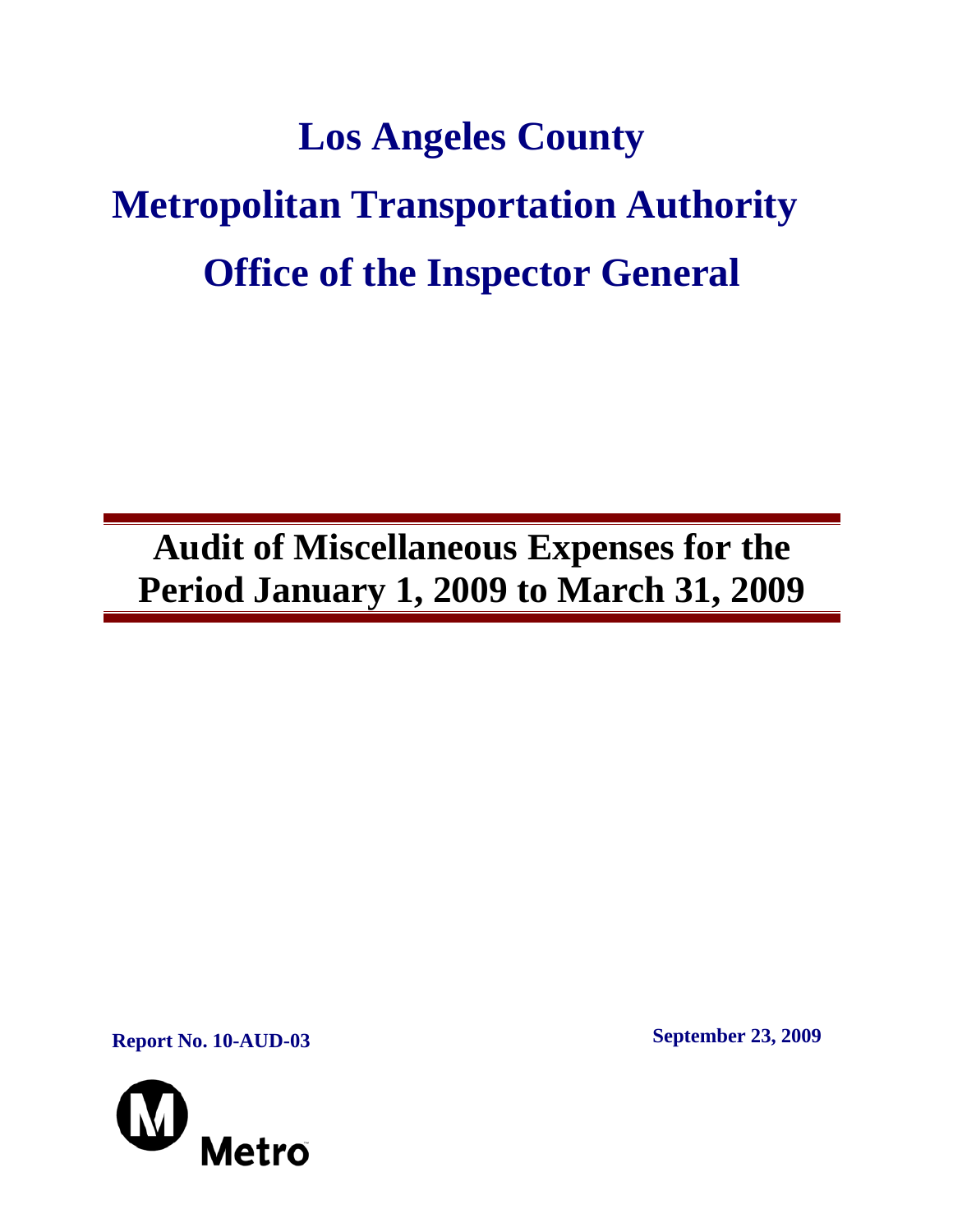

Los Angeles, CA 90017

**TO:** Board of Directors Chief Executive Officer rectomi

- **FROM:** Jack Shigetomi Deputy Inspector General - Audits
- **SUBJECT: Audit of Miscellaneous Expenses for the Period January 1, 2009 to March 31, 2009 (Report No. 10-AUD-03)**

# **INTRODUCTION**

This report covers the period January 1, 2009 to March 31, 2009. Our Audit of Miscellaneous Expenses was performed pursuant to Public Utilities Code (PUC), Section 130051. The Section requires that the Inspector General report quarterly to the Los Angeles County Metropolitan Transportation Authority (Metro) Board of Directors on certain miscellaneous expenses such as travel, meals and refreshments, private club dues, and membership fees.

# **OBJECTIVES AND SCOPE OF AUDIT**

The objectives of the audit were to determine whether sampled expenses were:

- Reasonable and in accordance with policies.
- A Adequately supported with receipts, proper approvals, and other appropriate documentation.

The audit included review of seven general ledger expense accounts such as training, business meals, mileage/parking, seminar and conference fees, business travel, employee activities, and other miscellaneous expenses. For these seven accounts, expenditures totaled \$987,348 during January 1, 2009 through March 31, 2009 (excluding transactions that were \$200 or less, adjustments, and credits). We statistically selected 47 expenditures totaling \$26,260 for review (see Attachment A for details).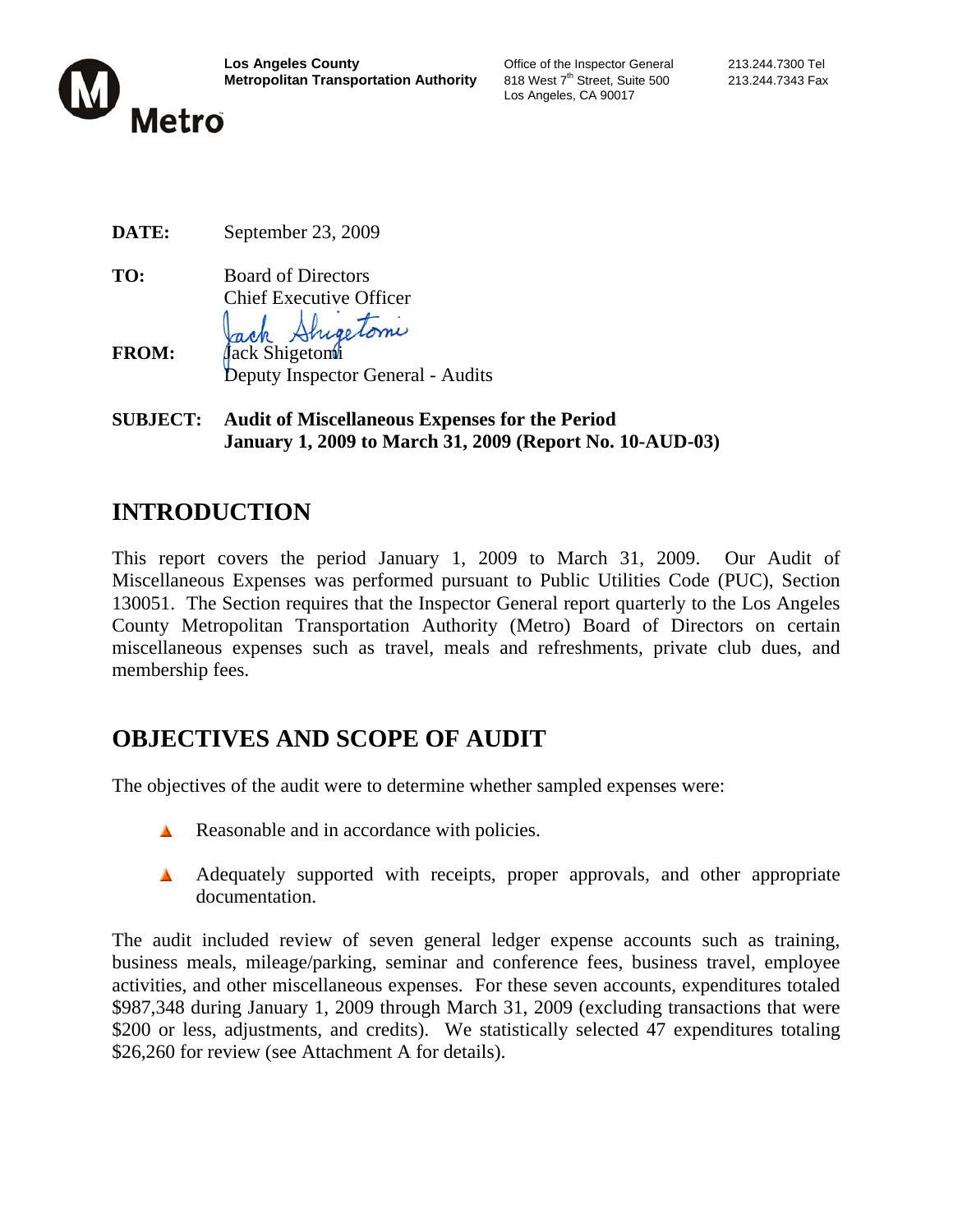The audit was conducted in accordance with Government Auditing Standards and included such tests of the procedures and records, as we considered necessary under the circumstances. During the audit, we did not test the reliability and accuracy of the Financial Information System, which processed the transactions we reviewed. Our conclusions are based on the audit results of the transactions reviewed during this audit.

## **RESULTS OF AUDIT**

 $\overline{a}$ 

The expenses we reviewed for the period January 1, 2009 through March 31, 2009 generally complied with policies, were reasonable, and were adequately supported. The audit did not identify any reportable conditions.

#### **Recently Issued Supplemental Review**

As part of our statutory requirement to audit certain miscellaneous expenses, we recently issued a supplemental report on Community Outreach Payments.<sup>1</sup> The supplemental review found:

- **A** Payments were generally adequately supported by invoices, proper approvals, and other appropriate documentation.
- There was no evidence that the payments were made for political, lobbying or campaign activities.
- $\triangle$  Most payments had documentation to show that the payments had a public transportation purpose and Metro received some benefit.

However, several Community Outreach Payments lacked documentation or evidence that showed the payments had a public transportation purpose and Metro received some benefit. Also, account definition in the Chart of Accounts Descriptions does not provide sufficient information to users to determine the purpose of community outreach expenditures. Management implemented the recommendations by:

- Revising the Chart of Accounts Descriptions to provide sufficient information for users to determine the purpose of the Community Outreach account.
- Including, in the future, more detailed information concerning the purpose of certain Community Outreach Payments.

<sup>&</sup>lt;sup>1</sup> "Review of Community Outreach payments," Report No. 09-AUD-07, August 20, 2009.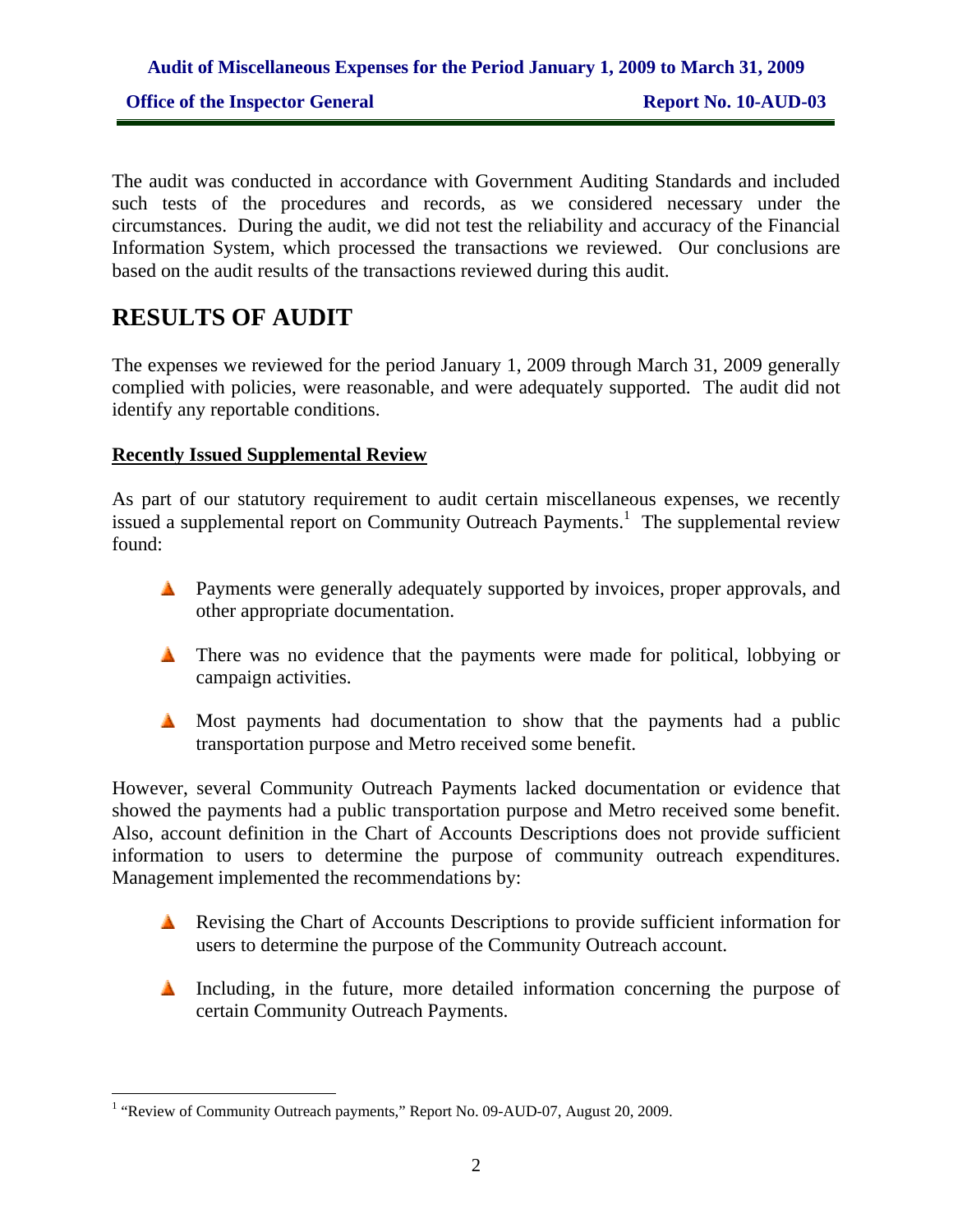|                |                                     |                               |                                | $\bullet$ |
|----------------|-------------------------------------|-------------------------------|--------------------------------|-----------|
| <b>Account</b> | <b>Account Description</b>          | <b>Total</b><br><b>Amount</b> | <b>Sample</b><br><b>Amount</b> |           |
| 50213          | <b>Training Program</b>             | \$21,268                      | \$1,080                        |           |
| 50903          | <b>Business Meals</b>               | 17,861                        | 2,128                          |           |
| 50910          | Mileage / Parking                   | 2,557                         | 677                            |           |
| 50915          | Seminar and Conference Fee          | 41,882                        | 5,556                          |           |
| 50917          | <b>Business Travel</b>              | 115,969                       | 6,528                          |           |
| 50930          | <b>Employee Activities</b>          | 5,166                         | 494                            |           |
| 50999          | <b>Other Miscellaneous Expenses</b> | 782,645                       | 9,797                          |           |
|                | <b>Totals</b>                       | <u>\$987,348</u>              | \$26,260                       |           |
|                |                                     |                               |                                | Œ         |

# **Summary of Expenses Reviewed**